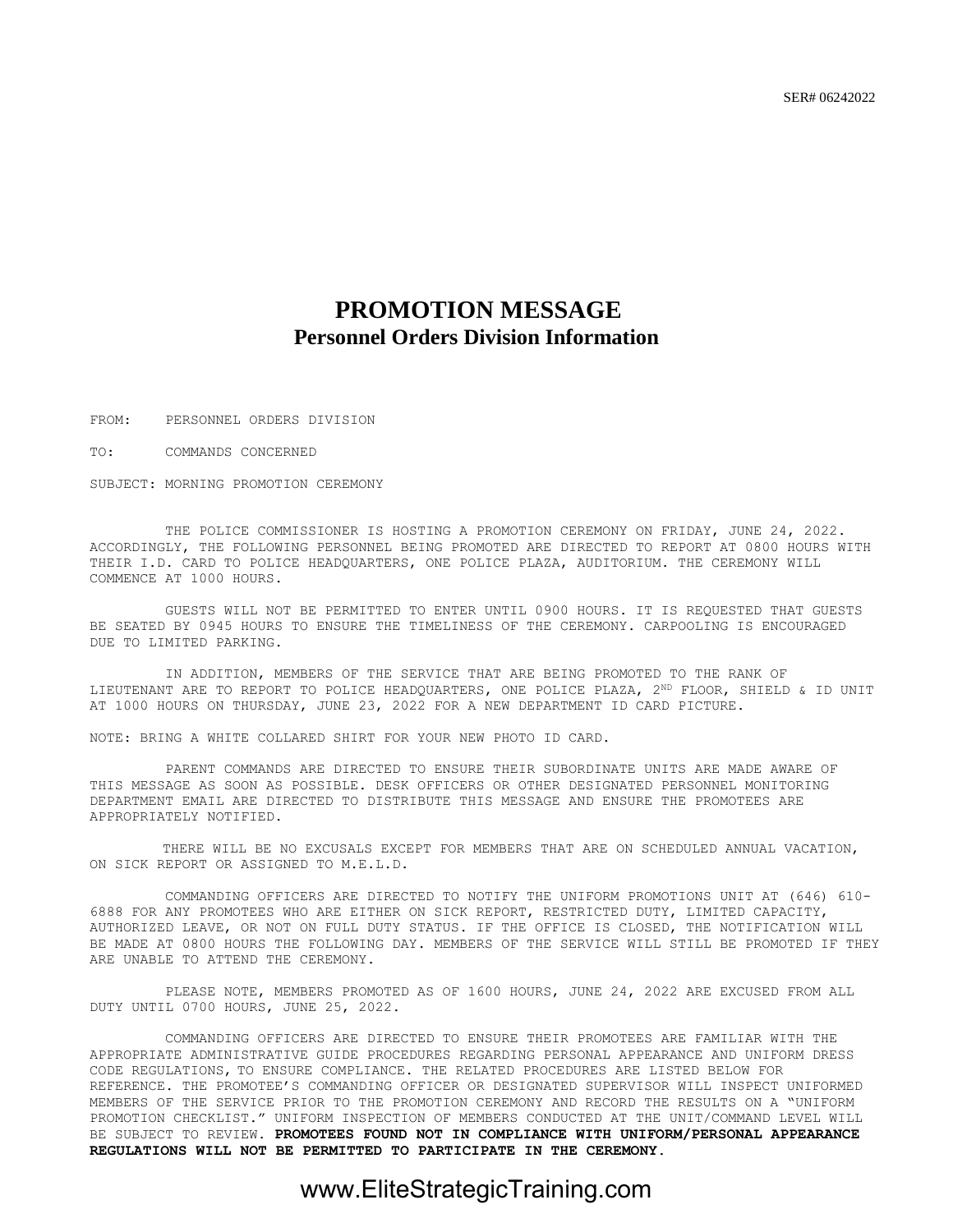### U N I F O R M

P R O M O T I O N S

### TO PROBATIONARY CAPTAIN:

| SENTA E CALEB       | 934563 | 028 PCT    |
|---------------------|--------|------------|
| JOSE BATISTA        | 933637 | 046 PCT    |
| RONALD LUBIN        | 938888 | 112 PCT    |
| PETRONIO HERNANDEZ  | 919176 | COMM DIV   |
| KEITH D WHITE       | 932070 | <b>TAB</b> |
| TIMOTHY V MAGLIENTE | 942097 | <b>TAB</b> |
| MOHAMED H ELTONY    | 938428 | <b>TAB</b> |
| LAUREN E FOSTER     | 940154 | BK CHILD   |

### TO LIEUTENANT COMMANDER DETECTIVE SQUAD:

| DARREN L MELHADO  | 940463 | <b>PCO</b>  |
|-------------------|--------|-------------|
| JASON W LEWIS     | 935182 | <b>CRC</b>  |
| KEN K CHEN        | 934625 | <b>TAB</b>  |
| SEAN R PUIG       | 925944 | POL LAB     |
| MICHAEL R DUNN    | 920239 | BX APP TEAM |
| STEVEN M MATTIOLI | 900482 | F S S       |

#### TO LIEUTENANT SPECIAL ASSIGNMENT:

| JOSE O PUELLO    | 925943 | FAM ASSIST  |
|------------------|--------|-------------|
| NICOLE RUGGIERO  | 935660 | ELECTRONICS |
| DANIEL DELGADO   | 917515 | PRRX YANKEE |
| COURTNEY M ADAMS | 919974 | TR ATU      |
| DANIEL A ZIEGLER | 929398 | HWY 03      |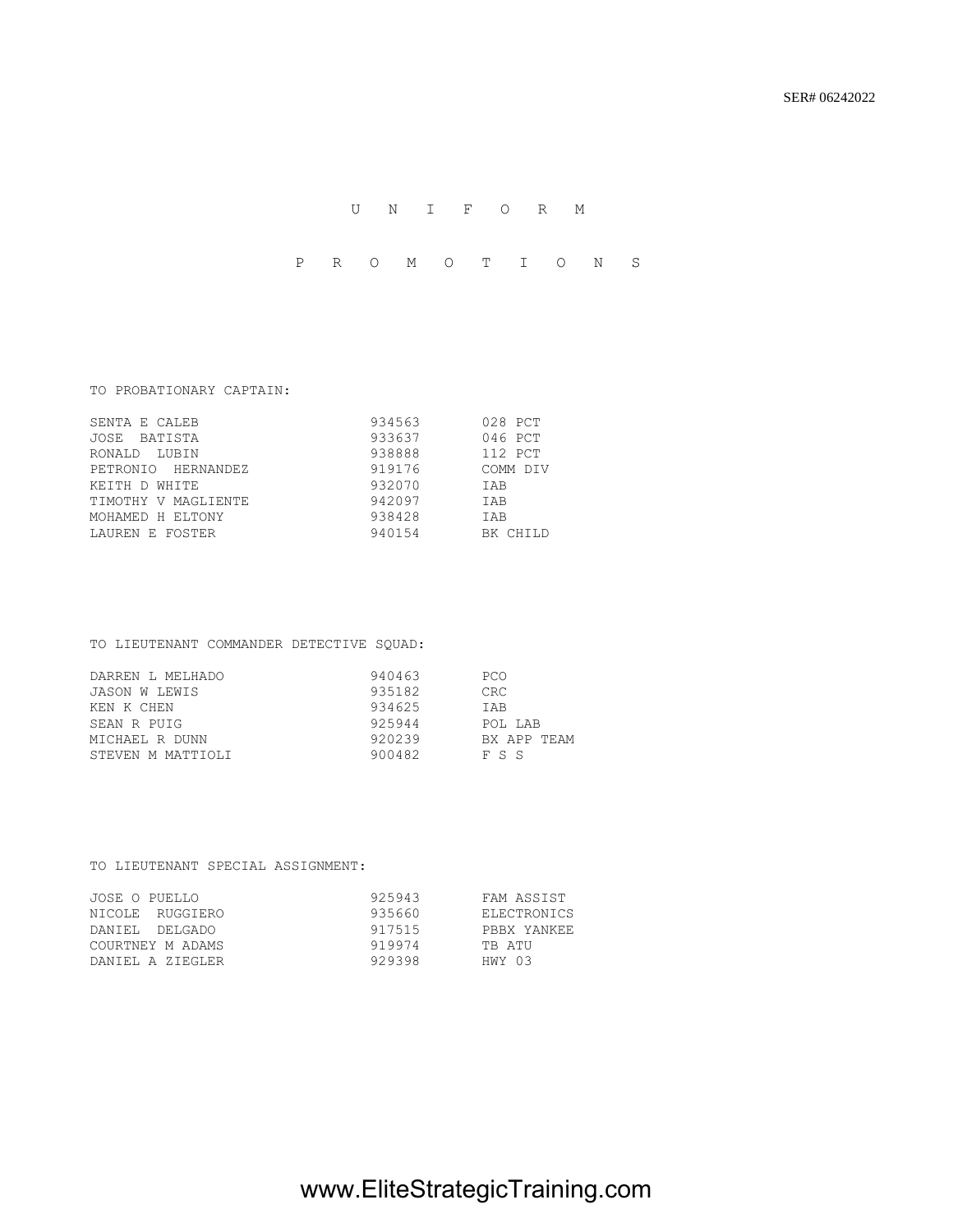| CHRISTOPHER A VIOLA                                                                                                                                                                | 931386 | 070 PCT        |
|------------------------------------------------------------------------------------------------------------------------------------------------------------------------------------|--------|----------------|
| MARTIN A CUNNINGHAM                                                                                                                                                                | 946888 | 071 PCT        |
| MICHELE L DRAGO                                                                                                                                                                    | 946952 | 073 PCT        |
| DAVIANNA EDWARDS                                                                                                                                                                   | 948332 | 081 PCT        |
| FERNANDO GARCIA                                                                                                                                                                    | 943272 | 090 PCT        |
| ANGEL E CORDERO                                                                                                                                                                    | 944257 | 109 PCT        |
| DAN S AST                                                                                                                                                                          | 936151 | PSA 6          |
| KATIUSKA I FELIZ                                                                                                                                                                   | 933774 | PSA 6          |
| JOSEPH D REDNER                                                                                                                                                                    | 944925 | HO SEC         |
| CARLOS A ROBERTS                                                                                                                                                                   | 937889 | EEO INV UNIT   |
| PEDRO RIOS                                                                                                                                                                         | 939311 | JTTF           |
| FRANNY E NUNEZ                                                                                                                                                                     | 933105 | CCCS DLU       |
| JOSE E ALVAREZ                                                                                                                                                                     | 939869 | RMB BODY CAM   |
| JOLENE M MALDONADO                                                                                                                                                                 | 938919 | POL ACAD       |
| DANNY LEI                                                                                                                                                                          | 936939 | CMD LVL TRN    |
| ERIC RODRIGUEZ                                                                                                                                                                     | 927441 | CMD LVL TRN    |
| EBONY HUNTLEY                                                                                                                                                                      | 930380 | CAD CAS        |
| LENNY A MURILLO                                                                                                                                                                    | 947816 | <b>CRC</b>     |
| ROBERT J CHIUSANO                                                                                                                                                                  | 948778 | IAB            |
| NOBERT J CHIUSANO<br>MICHAEL R BURNS<br>RAMON M HERNANDEZ<br>JOEL A ROMAN<br>TIA S REEVES<br>STEVEN ROSADO<br>SHARON V COOKE<br>EDWIN SOTO<br>TANEESE T SILVERA<br>TIITAM R SESACY | 948720 | IAB            |
|                                                                                                                                                                                    | 949103 | IAB            |
|                                                                                                                                                                                    | 937425 | COD DVIU       |
|                                                                                                                                                                                    | 929565 | SRG            |
|                                                                                                                                                                                    | 937435 | TB INV         |
|                                                                                                                                                                                    | 929934 | TB INV         |
|                                                                                                                                                                                    | 935778 | TB M TIMES SO  |
|                                                                                                                                                                                    | 924769 | H BX/O         |
| WILLIAM T SESACK                                                                                                                                                                   | 946237 | HWY 03         |
| WILLIAM J MASSI                                                                                                                                                                    | 927152 | 007 DET        |
| RICHARD A CONTE                                                                                                                                                                    | 948807 | MTN DET        |
| STEPHEN R SCHOEFER                                                                                                                                                                 | 942525 | 020 DET        |
| VICENTE E PEREZ                                                                                                                                                                    | 946108 | 046 DET        |
| SALVATORE TAMBURELLO                                                                                                                                                               | 929237 | 111 DET        |
| DANIEL J FODY                                                                                                                                                                      | 941769 | 114 DET        |
| PENNY S WANGLEWIS                                                                                                                                                                  | 948519 | M TRANS RB SQD |
| RAMKUMAR JEWTH                                                                                                                                                                     | 925514 | DBBN OP        |
| JOSE REYES                                                                                                                                                                         | 933247 | RTCC SMART     |
| DANIEL NICOLETTI                                                                                                                                                                   | 942271 | F S S          |
| CHRISTINE J STCLAIRE                                                                                                                                                               | 932009 | BX CHILD       |
| ELVIN A PICHARDO                                                                                                                                                                   | 937288 | NARCBBX        |

TO PROBATIONARY LIEUTENANT:

TAHIRA P JACKSON

TAMEIKA GOODE<br>SACHI G SINGH

ADONIS R RAMIREZ 932205 BX COURT RAMON CIRIACO 936357 MTS PCT PATRICIO L ZEVALLOS 947632 MTN PCT

RANCE A CAMARENA 925017 024 PCT

BENJAMIN M GELBER 945754 026 PCT KEVIN B PERSAUD 944890 033 PCT MARIO VAZQUEZ 937681 033 PCT

SACHI G SINGH 948915 067 PCT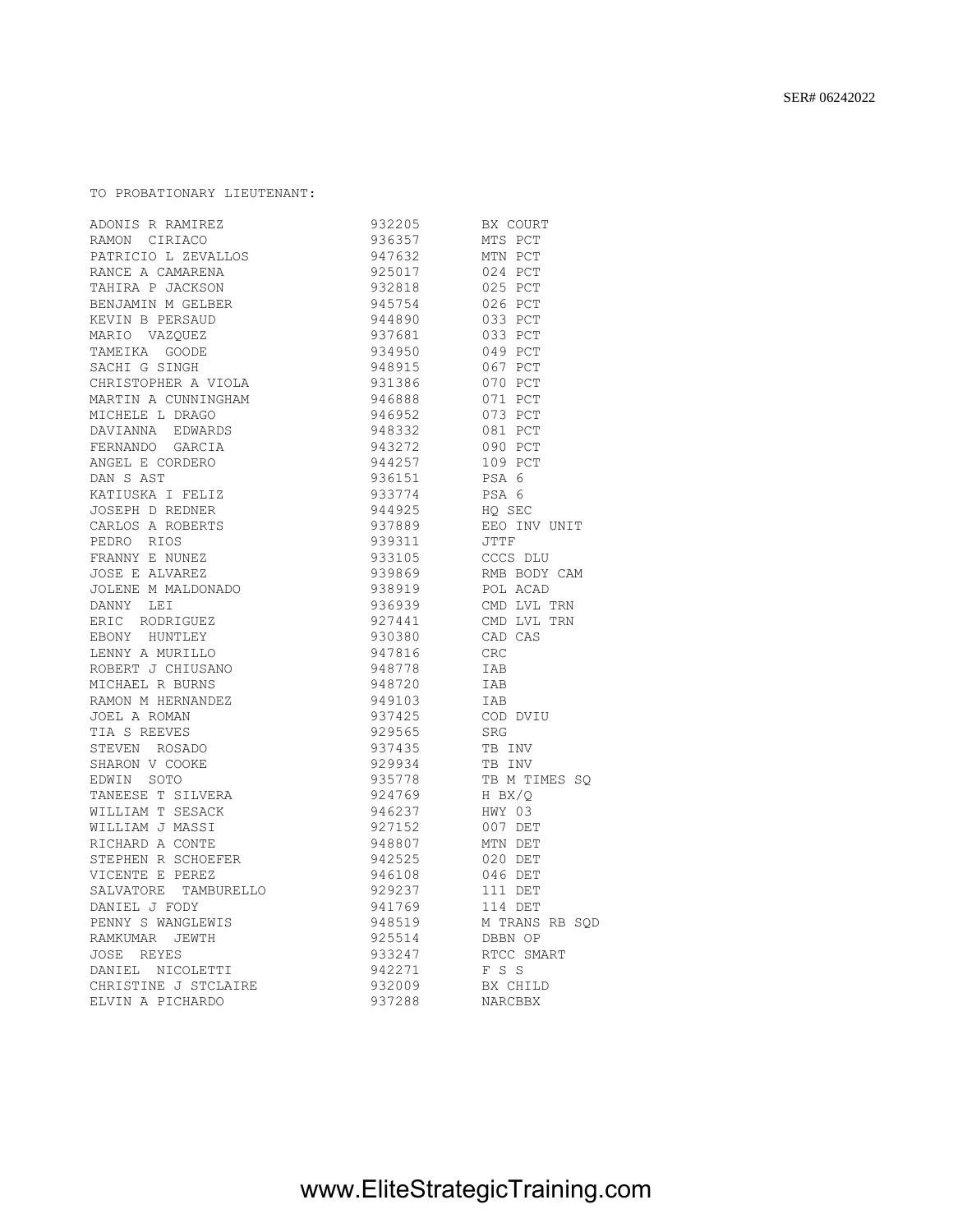C I V I L I A N

P R O M O T I O N S

TO EXEMPT DEPUTY COMMISSIONER LEVEL M-VII:

EDWARD DELATORRE 873540 DEPUTY COMMISSIONER LABOR RELATIONS (DESIGNATED DEPUTY COMMISSIONER, LABOR RELATIONS)

TO EXEMPT DEPUTY COMMISSIONER LEVEL M-VII:

LISA D WHITE 374940 DEPUTY COMMISSIONER EMPLOYEE RELATIONS (DESIGNATED DEPUTY COMMISSIONER, EMPLOYEE RELATIONS)

DESIGNATED ASSISTANT CHIEF CHAPLAIN:

DAVID L CASSATO 342494 CHAPLAINS UNIT

TO NON-COMPETITIVE EXECUTIVE AGENCY COUNSEL LEVEL M-III:

KRISTA L ASHBERY 350271 FACILITIES MGMT DIV (DESIGNATED EXECUTIVE DIRECTOR, CAPITAL PLANNING AND OVERSIGHT)

PAUL G MCCULLAGH 345313 DC LABOR RELATIONS (DESIGNATED EXECUTIVE DIRECTOR, LABOR RELATIONS)

TO PROVISIONAL ADMINISTRATIVE PSYCHOLOGIST LEVEL M-II:

ADAM I BLOOM 371464 MEDICAL DIV (DESIGNATED DIRECTOR, PSYCHOLOGICAL EVALUATION SECTION)

TO PROVISIONAL AUTO MECHANIC:

RAY N BUDHRAM 351344 FLEET SERV DIV

TO PROBATIONARY ADMINISTRATIVE ARCHITECT (NON-MANAGERIAL):

| TOMASZ P ADACH | 372357 | FACILITIES MGMT DIV |  |
|----------------|--------|---------------------|--|
| ROCCO DEFRANCO | 371537 | FACILITIES MGMT DIV |  |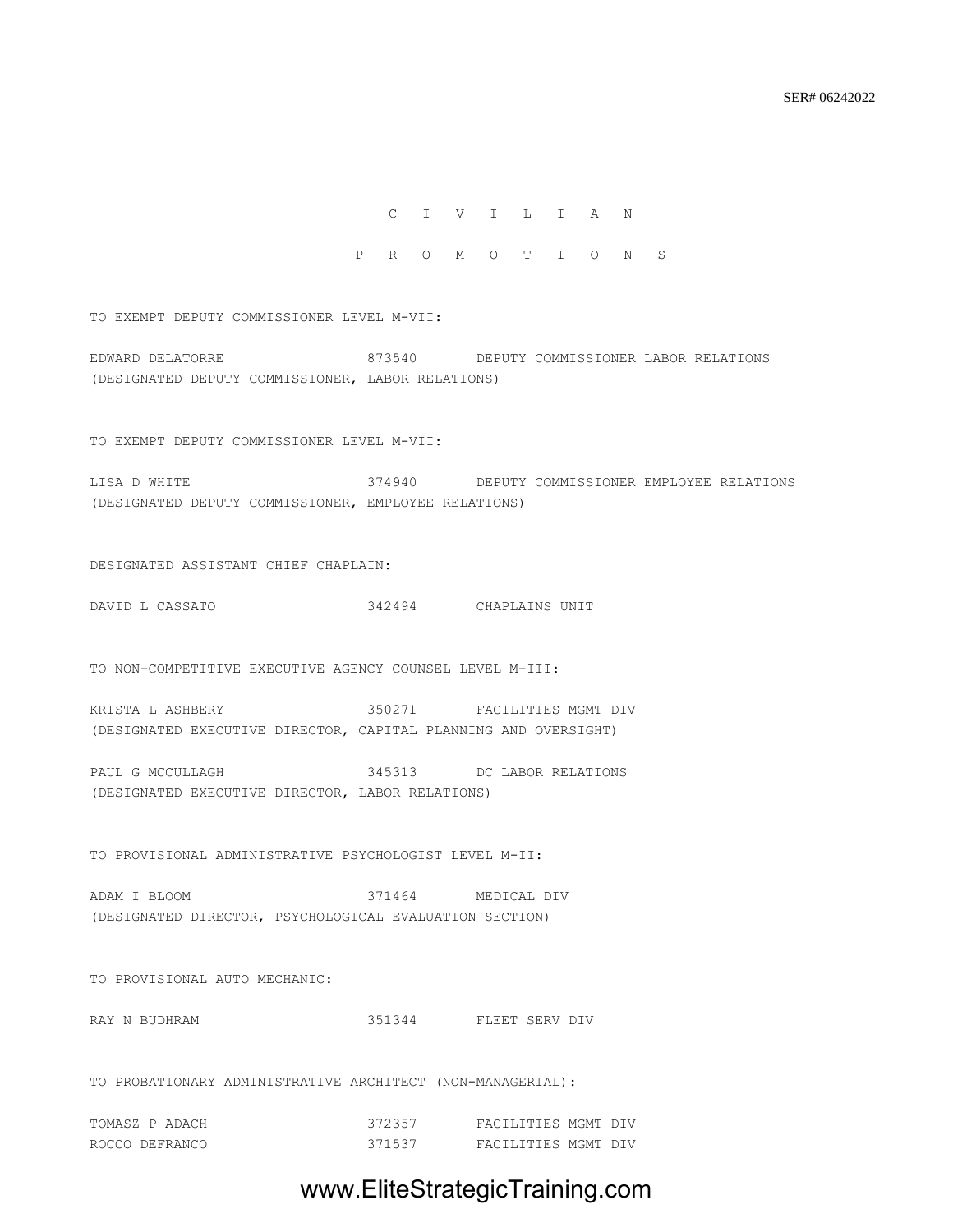#### TO PROBATIONARY ASSOCIATE STAFF ANALYST:

| IRIS C CHENG       | 363250 | CAND ASMNT DIV     |
|--------------------|--------|--------------------|
| NATALIA SMIRNOVA   | 368864 | RMB OUAL ASSUR DIV |
| MICHAEL F STERLING | 366270 | LEGAL BUREAU       |
| JASON V THOMAS     | 368438 | BLDG MAINT SECTION |

TO PROVISIONAL ASSOCIATE PUBLIC RECORDS OFFICER LEVEL I:

| CREATIVE SERV SEC | JOSHUA M RANGER | 365067 |  |  |  |
|-------------------|-----------------|--------|--|--|--|
|-------------------|-----------------|--------|--|--|--|

TO PROBATIONARY ASSOCIATE TRAFFIC ENFORCEMENT AGENT LEVEL I:

| SYED Z AHMED                  | 358159 | TSO INT RESP/SPEC EVENTS |
|-------------------------------|--------|--------------------------|
| JASMINE M RODRIGUEZ RODRIGUEZ | 358228 | TSO INT RESP/SPEC EVENTS |
| CHOWDHURY R MORSHED           | 363115 | MS TRAFF ENF 2           |
| SHAKIL AHMED                  | 362637 | MS TRAFF ENF 6           |
| JIAN CAO                      | 363065 | MS TRAFF ENF 6           |
| SALIFU F AGOOGO               | 358191 | BN TRAFF ENF UNIT        |
| DARNIE U EMILAIRE             | 356345 | BN TRAFF ENF UNIT        |
| UTTAM K BAGCHI                | 362232 | OS TRAFF ENF UNIT        |
| MOHAMMED MONIRUZZAMAN         | 358172 | SO INTERSECTION CTRL     |
|                               |        |                          |

#### TO PROBATIONARY SENIOR POLICE ADMINISTRATIVE AIDE:

| DOROTHY D NELSON                    | 349964 | 010 PCT            |
|-------------------------------------|--------|--------------------|
| 365175 042 PCT<br>AUTUMN M LAWRENCE |        |                    |
| FLAVELLAR S HARRIS                  | 355941 | 045 PCT            |
| 356099<br>DANIELLE CAMA             |        | 071 PCT            |
| KATHERINE A FIUMANO                 | 365165 | 072 PCT            |
| ALEXANDRIA C WILLIAMS 365705        |        | 090 PCT            |
| LESLIE LARSON                       | 365179 | 120 PCT            |
| MARSHA Y RAY                        | 356013 | 024 DET SOD        |
| SASHA E TREJO                       | 366380 | PERS ORDERS DIV    |
| KRYSTAL A MALDONADO 6 365754        |        | CHAPLAINS UNIT     |
| SANDRA AYALA                        | 356046 | PROP CLERK DIV     |
| ADRIEL D WILLIAMS                   | 358567 | BK COURT SEC       |
| BERNADETTE N GREEN                  | 349941 | ESU                |
| 355605<br>MARIE L CHAUCA            |        | TRAFF ENF DISTRICT |
| LINDA S BULLOCK                     | 365178 | MISSING PERS SOD   |
|                                     |        |                    |

TO NON-COMPETITIVE AGENCY ATTORNEY LEVEL IV:

| JAVIER R SEYMORE | 356294 |  |  | DC DEPT ADVOCATE |
|------------------|--------|--|--|------------------|
|------------------|--------|--|--|------------------|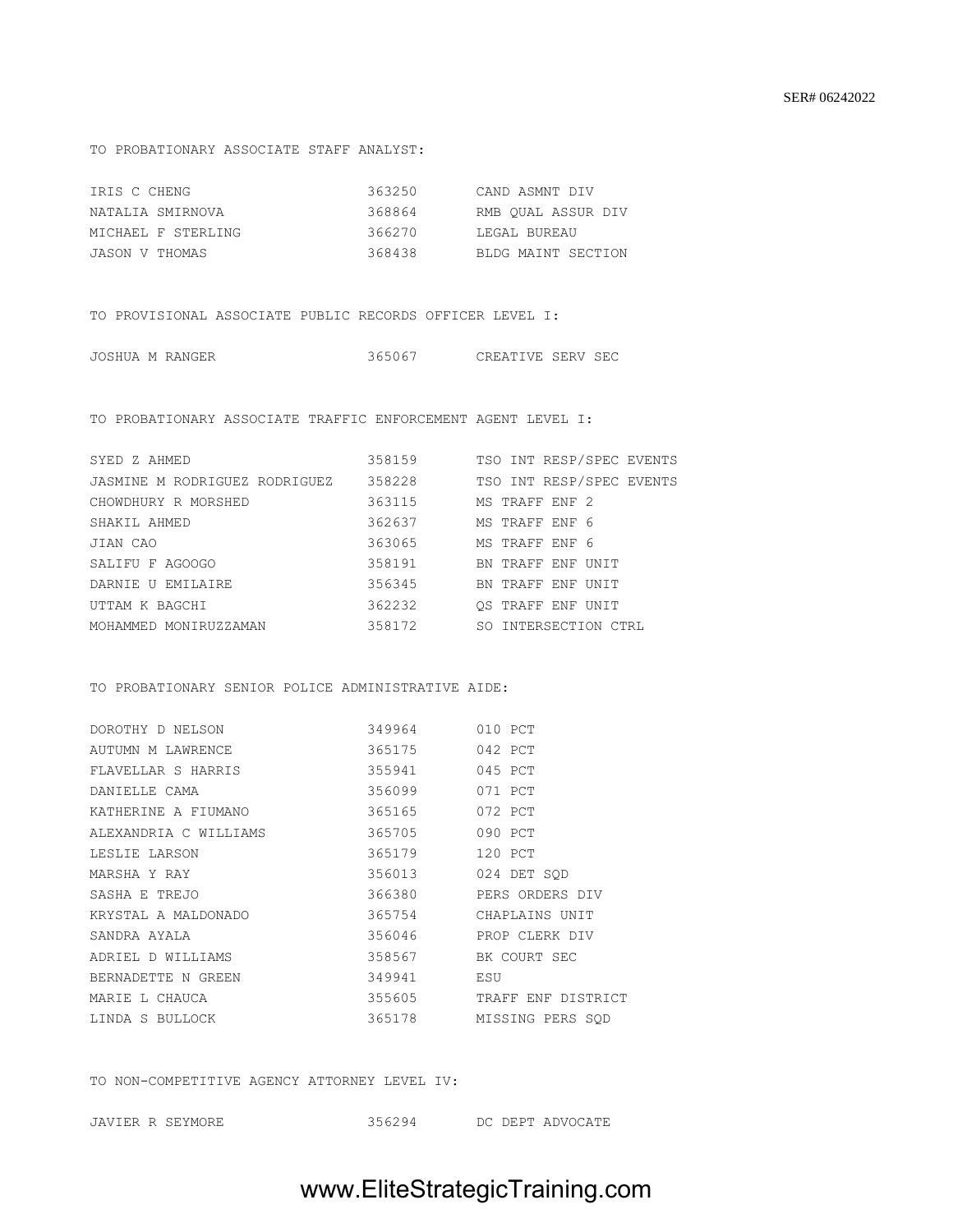TO NON-COMPETITIVE INTELLIGENCE RESEARCH SPECIALIST (PD) LEVEL III:

MANAL H JAMAL 367295 INTEL OAS

TO ADMINISTRATIVE STAFF ANALYST (NON-MANAGERIAL) II:

ANTHONY F D'ANNA 158817 GRANTS UNIT

TO PSYCHOLOGIST LEVEL III:

CATHERINE M LAMSTEIN-REISS 340639 MEDICAL DIV

TO COMPUTER SPECIALIST (SOFTWARE) LEVEL II:

CHARLES D SINGH 327881 QTRMSTR SEC

TO NON-COMPETITIVE AGENCY ATTORNEY LEVEL II:

| TIMOTHY M O'TOOLE | 372645 |  | DC DEPT ADVOCATE |
|-------------------|--------|--|------------------|
| MARIA T PAOLILLO  | 372649 |  | DC DEPT ADVOCATE |

TO NON-COMPETITIVE INTELLIGENCE RESEARCH SPECIALIST (PD) LEVEL II:

KELLI A FOY 372218 INTEL OAS

TO PRINCIPAL ADMINISTRATIVE ASSOCIATE LEVEL III:

|  | EILEEN F MALONEY | 327577 | 121 PCT |               |  |
|--|------------------|--------|---------|---------------|--|
|  | LISA L ELLIS     | 329577 |         | TTR ADMIN DIV |  |

TO EVIDENCE & PROPERTY CONTROL SPECIALIST LEVEL II:

CLIVE A WEBB 338690 034 PCT

TO NON-COMPETITIVE CRIMINALIST LEVEL II:

| ALEXA N RUDA         | 372204 | POL LAB |  |
|----------------------|--------|---------|--|
| LUKASZ M TCHORZEWSKI | 372205 | POL LAB |  |
| JOSEPH M TERZIARIO   | 372213 | POL LAB |  |